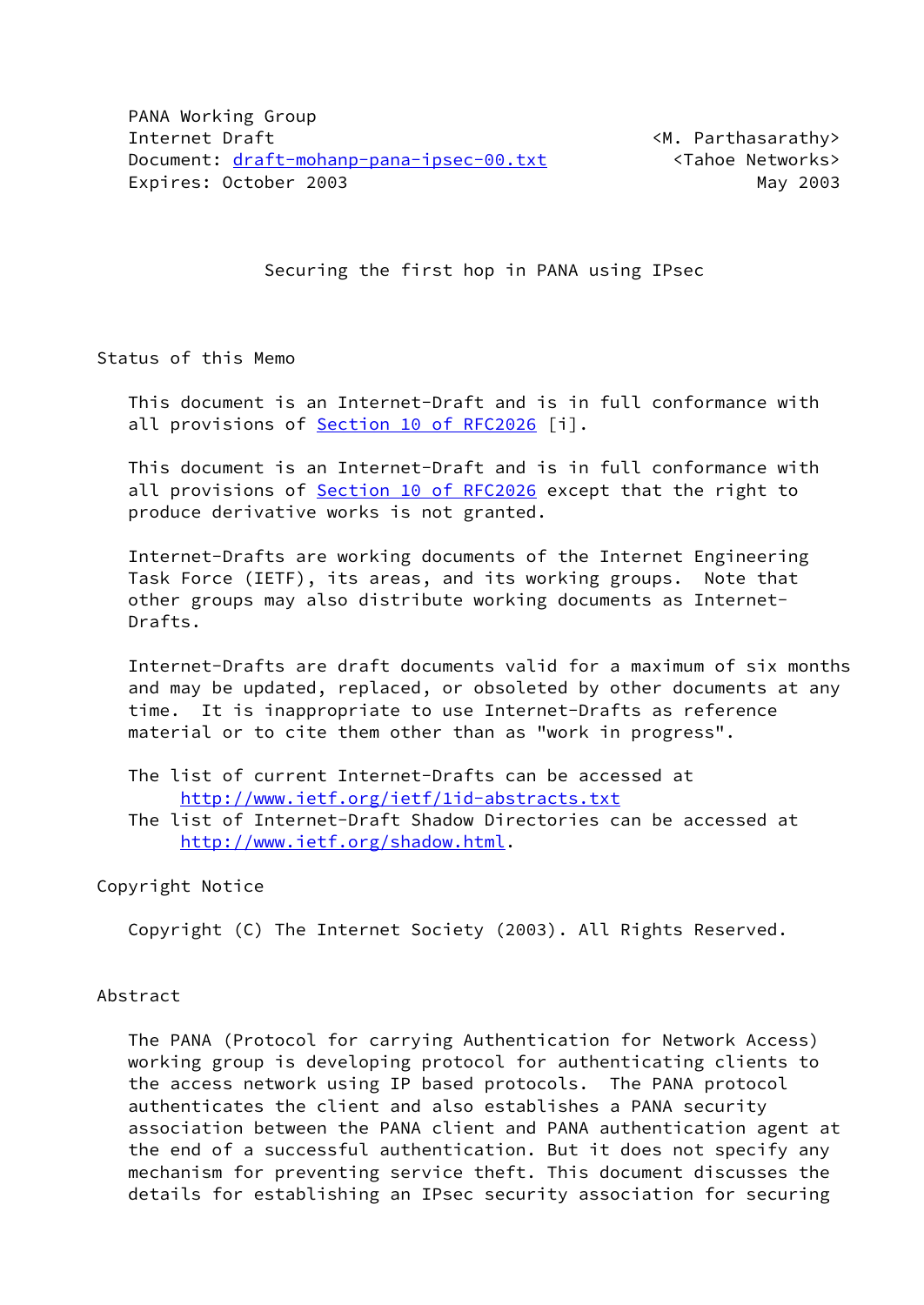#### PANA and using IPsec May 2003

<span id="page-1-1"></span> the link between PANA client and the enforcement point, which can be used to prevent service theft.

### Table of Contents

| Pre-requisites for IPsec SA establishment3<br>3.0 |  |
|---------------------------------------------------|--|
| 4.0 Communication between PAA and EP3             |  |
|                                                   |  |
|                                                   |  |
|                                                   |  |
|                                                   |  |
|                                                   |  |
|                                                   |  |
|                                                   |  |
|                                                   |  |
|                                                   |  |

### <span id="page-1-0"></span>[1.0](#page-1-0) Introduction

 The PANA (Protocol for carrying Authentication for Network Access) working group is developing protocol for authenticating clients to the access network using IP based protocols. The PANA protocol authenticates the client and also establishes a PANA security association between the PANA client and PANA authentication agent at the end of successful authentication. The PANA protocol itself stops here and does not discuss any methods for preventing service theft in the access network. The service theft can be prevented by simple IP address and MAC address filters, if the link between PANA client and PANA agent is a non-shared medium. In the case of shared links, filters are not sufficient to prevent service theft as it can be easily spoofed [PANA-THREATS]. This document discusses the details for establishing an IPsec security association for securing the link between PANA client and the enforcement point, which can be used to prevent service theft.

 Please refer to [PANAREQ] for terminology and definitions of terms used in this document. The following picture illustrates what is being protected with IPsec. In Figure 1, it is assumed that PAA and EP are co-located. It is also possible that they are not co-located. But it does not affect the details in this draft. The IPsec security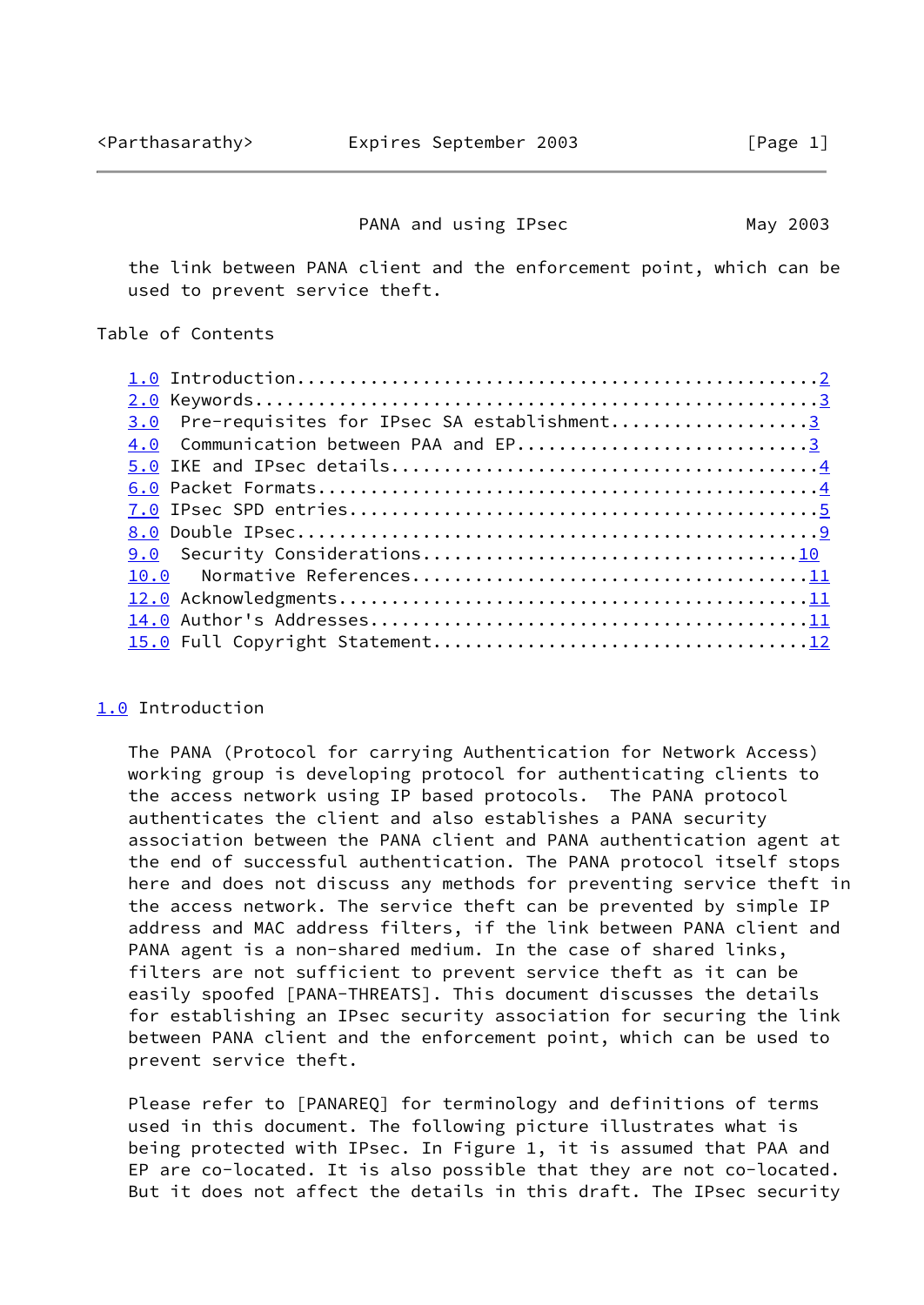association protects the traffic between PaC and EP. In IPsec terms, EP is a security gateway (therefore a router) and forwards packets coming from the PaC to other nodes.

<span id="page-2-1"></span>

 First this document discusses some of the pre-requisites for IPsec SA establishment. Next, it gives details on what should be communicated between PAA and EP. Then, it gives the details of IKE/IPsec exchange with packet formats and SPD entries. Finally, it discusses the issues when IPsec is used for remote access together with local access.

## <span id="page-2-0"></span>[2.0](#page-2-0) Keywords

 The key words "MUST", "MUST NOT", "REQUIRED", "SHALL", "SHALL NOT", "SHOULD", "SHOULD NOT", "RECOMMENDED", "MAY", and "OPTIONAL" in this document are to be interpreted as described in [KEYWORDS].

### <span id="page-2-2"></span>[3.0](#page-2-2) Pre-requisites for IPsec SA establishment

 This document assumes that the following have already happened before the IPSEC SA is established.

- 1) PANA client (PaC) learns the IP address of the Enforcement point (EP) during the PANA exchange.
- 2) PaC learns that the network uses IPsec [IPSEC] for securing the link between PaC and EP during the PANA exchange.
- 3) Pac has already acquired an IP address and PAA (and hence EP) knows about the IP address of the PaC, before the IKE exchange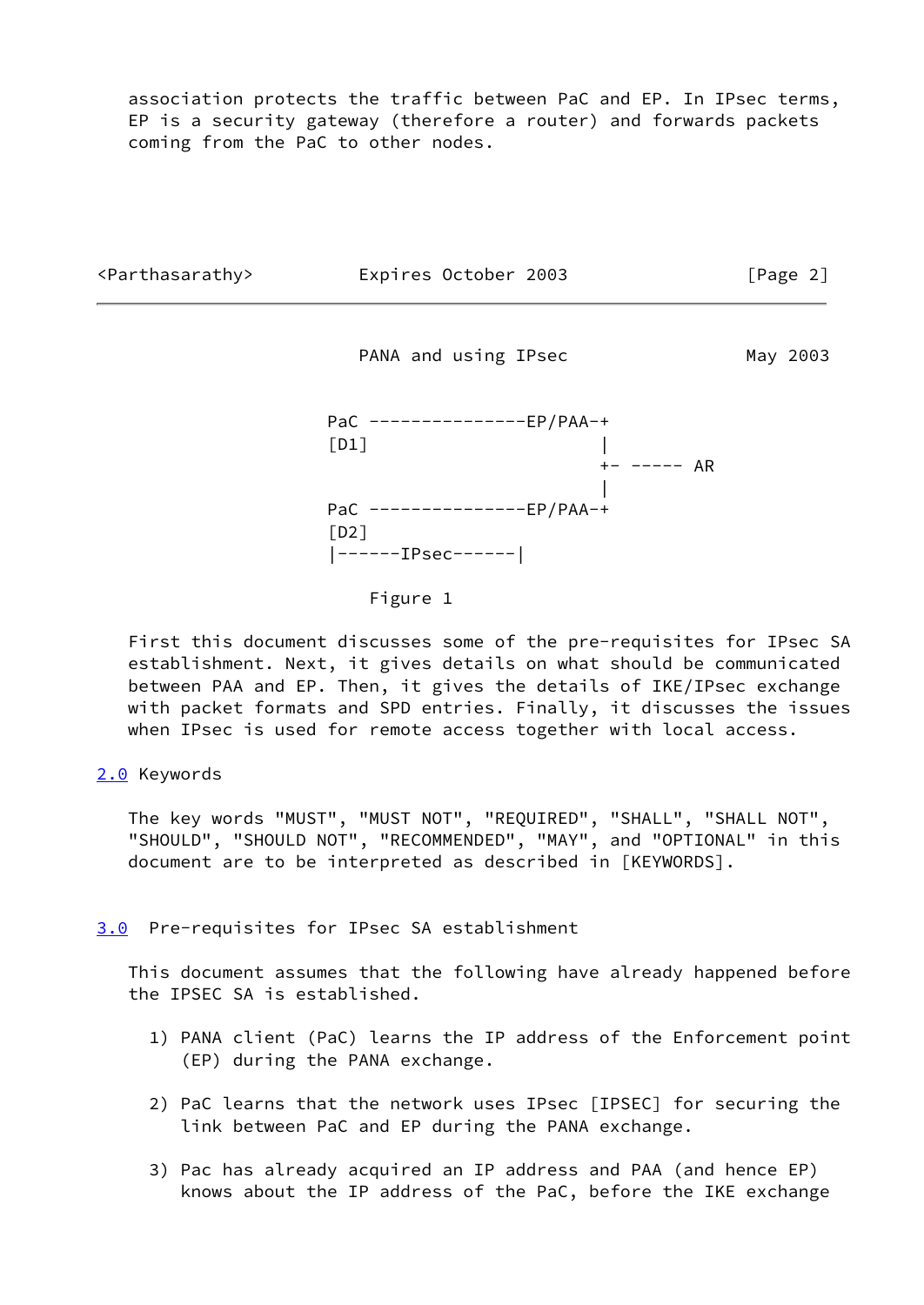# <span id="page-3-0"></span>[4.0](#page-3-0) Communication between PAA and EP

 If the network chooses IPsec to secure the link between PaC and EP, PAA should communicate the IKE pre-shared key, the IP address of the PaC and the PANA session ID to EP before the IKE exchange begins. This might be just an API call, if PAA and EP are co-located. It is assumed that the communication between PAA and EP is already secured [PANA-REQ]. IKE pre-shared key is derived from the PANA SA, which is

<span id="page-3-2"></span>

| <parthasarathy></parthasarathy> | Expires October 2003 | [Page 3] |
|---------------------------------|----------------------|----------|
|---------------------------------|----------------------|----------|

PANA and using IPsec May 2003

 established when PaC and PAA successfully authenticate to each other. Pre-shared key is derived from the PANA SA using a prf (e.g. SHA-1).

<span id="page-3-1"></span>[5.0](#page-3-1) IKE and IPsec details

 IKE [IKE] MUST be used for establishing the IPsec SA. Manual keying may not be possible, as the network does not know all the PaCs that will be authenticating to the network, a priori. Main mode with pre shared key SHOULD be supported. Aggressive mode with pre-shared key MUST be supported. or aggressive mode with pre-shared key. PaC and EP SHOULD use its IP address as the client identifier in main mode and PANA session ID [PANA-PROT] as the payload of ID\_KEY\_ID in aggressive mode for establishing the Phase I SA.

 After Phase I SA is established, quick mode exchange is performed to establish an ESP transport mode IPsec SA for protecting the traffic between PaC and EP. The packets are still tunneled between PaC and EP as described later. But there is just one SA on the PaC for all the traffic flow between PaC and EP. The next few sections discuss about the packet formats and SPD entries.

## <span id="page-3-3"></span>[6.0](#page-3-3) Packet Formats

Following acronyms are used in this section.

 EP's address is denoted by EP-ADDR. PaC's address is denoted by PAC-ADDR. The node with which the PaC is communicating is denoted by END-ADDR.

Following is the packet format on the wire for packets sent from PaC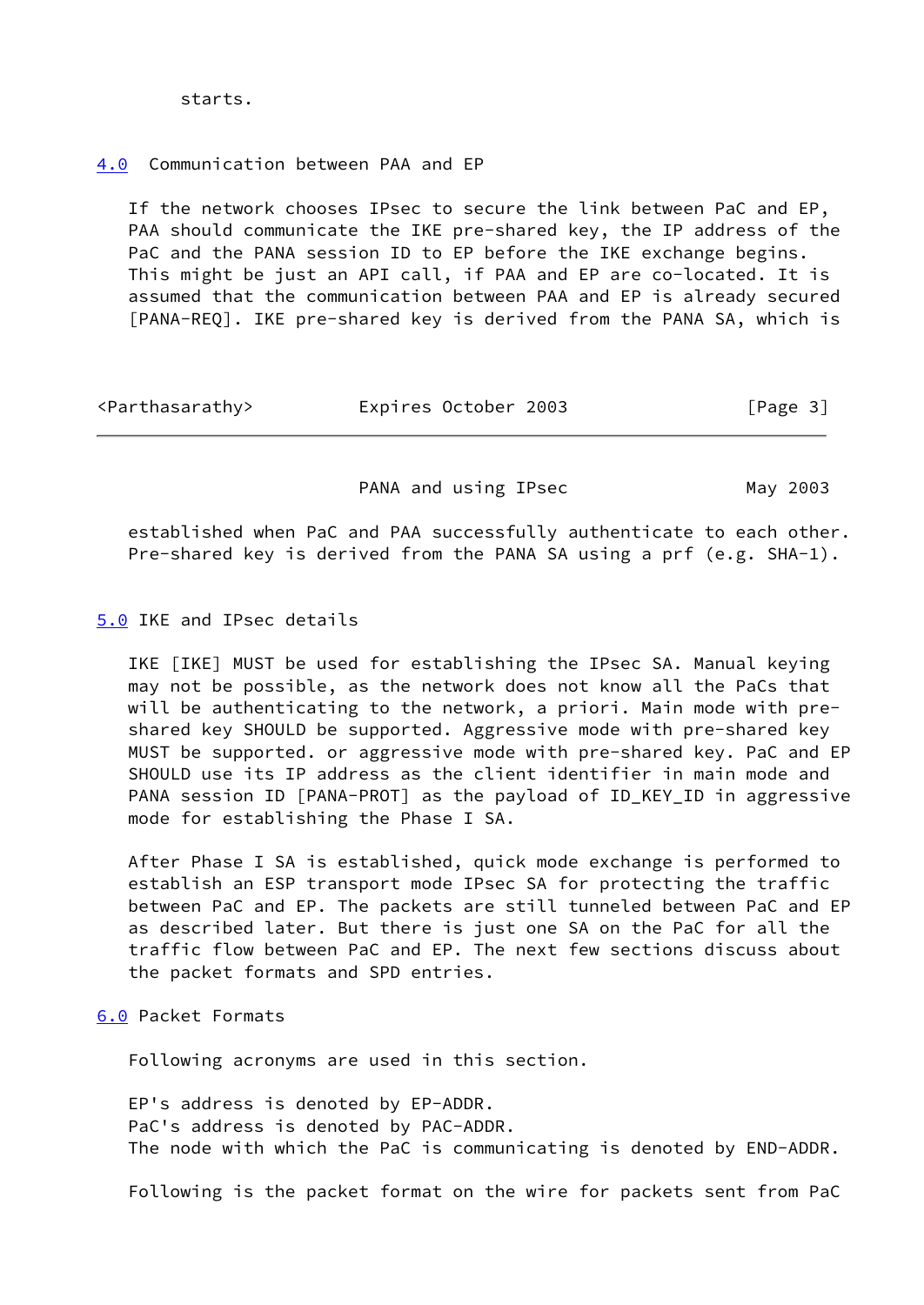IPv4/IPv6 header (source = PAC-ADDR, destination = EP-ADDR) ESP header IPv4/IPv6 header (source = PAC-ADDR, destination = END-ADDR) In case of IPv6, the outer IP header's addresses SHOULD be the link local address of PaC and EP. Following is the packet format on the wire for packets sent from EP to PaC: IPv4/IPv6 header (source = EP-ADDR, destination = PAC-ADDR) ESP header <Parthasarathy> Expires October 2003 [Page 4]

PANA and using IPsec May 2003

<span id="page-4-1"></span> IPv4/IPv6 header (source = END-ADDR, destination = PAC-ADDR)

 In case of IPv6, the outer IP header's addresses SHOULD be the link local address of PaC and EP.

<span id="page-4-0"></span>[7.0](#page-4-0) IPsec SPD entries

to EP:

Following acronyms are used in this section.

 EP's address is denoted by EP-ADDR. PaC's address is denoted by PAC-ADDR. PaC's link-local address is denoted by PAC-LINK-LOCAL EP's link-local address is denoted by EP-LINK-LOCAL

 The SPD entries given below affect the traffic destined to EP-ADDR. If PAA and EP share the same IP address, then the traffic destined to PAA will also be affected. This implies that some of the control traffic, which is already protected using PANA SA will be protected with IPsec also. This can be avoided (if needed) by configuring bypass IPsec policy for packets that does not need protection.

<span id="page-4-2"></span>[7.1](#page-4-2) IPv4 SPD entries

PaC's SPD OUT: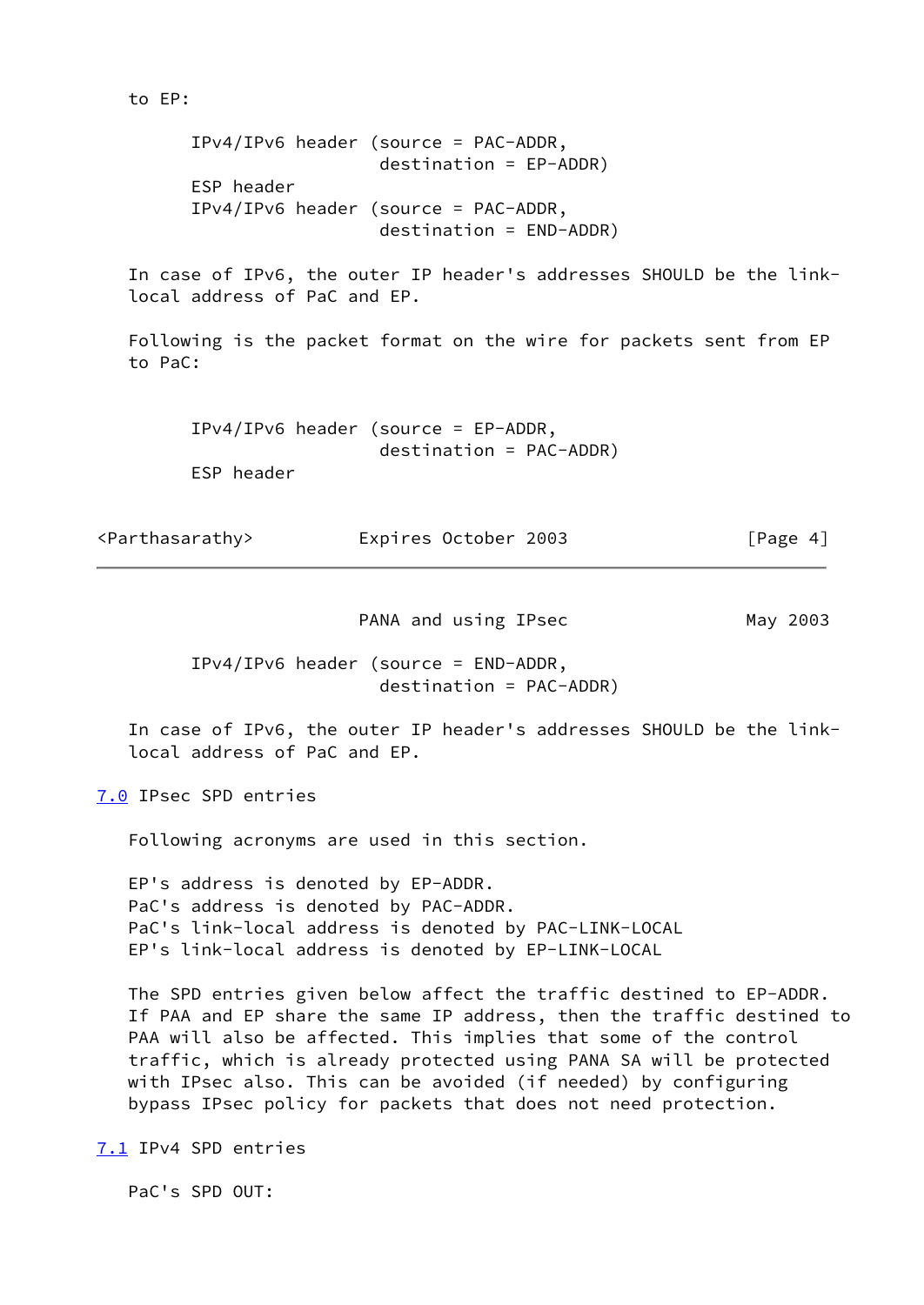| IF source = PAC-ADDR & destination = EP-ADDR &<br>$protocol = IP-in-IP$<br>THEN USE ESP TRANSPORT SA                    |
|-------------------------------------------------------------------------------------------------------------------------|
| PaC's SPD IN:<br>IF source = $EP-ADDR & destination = PAC-ADDR &$<br>$protocol = IP-in-IP$<br>THEN USE ESP TRANSPORT SA |
| EP's SPD OUT:<br>IF source = $EP-ADDR & destination = PAC-ADDR &$<br>$protocol = IP-in-IP$<br>THEN USE ESP TRANSPORT SA |
| EP's SPD IN:<br>IF source = PAC-ADDR & destination = $EP-ADDR$ &<br>$protocol = IP-in-IP$<br>THEN USE ESP TRANSPORT SA  |
| PaC configures an IP-in-IP tunnel [IP-TUN] interface and co                                                             |

pafigures an default route entry pointing at the IP-IP tunnel interface. There are only two routes to other nodes. There is a direct route to EP and a default route pointing at the tunnel interface. We denote the tunnel interface by PAC-EP-TUN interface in the following discussion. This

| <parthasarathy></parthasarathy> | Expires October 2003 | [Page 5] |
|---------------------------------|----------------------|----------|
|---------------------------------|----------------------|----------|

PANA and using IPsec May 2003

 tunnel interface adds the encapsulating header <SRC=PAC-ADDR, DST=EP- ADDR>. Similarly, EP configures IP-IP tunnel interface for each PaC and there is one route for each PaC pointing at the right tunnel interface. The tunnel interface in EP adds the encapsulating header <SRC=EP-ADDR, DST=PAC-ADDR>.

 It is assumed that PaC has two interfaces. First one represents the actual physical attachment to the network e.g., Ethernet interface and the second one is the tunnel interface PAC-EP-TUN interface. Following steps describe the packet processing in detail on a PaC.

- 1. An IPv4 packet is sent to destination "DEST".
- 2. None of the SPD rules matches the packet. Note that even if "DEST" is EP-ADDR, the protocol normally does not match unless the application is using raw sockets.
- 3. IP stack looks up the route. The default route matches and the route points at the PAC-EP-TUN interface. The tunnel encapsulates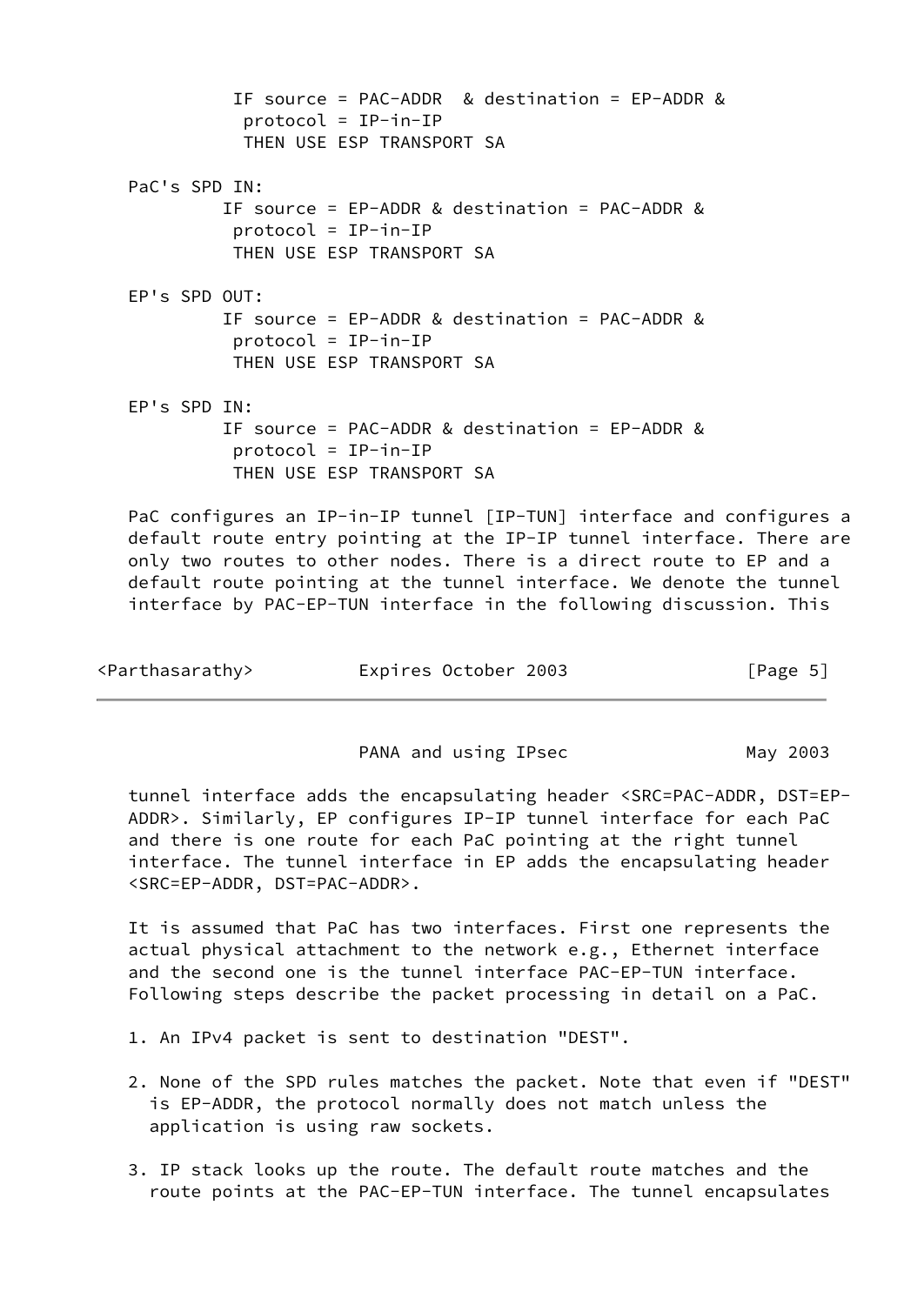the packet and the encapsulated packet re-enters IP stack.

 4. Now, the packet matches the above SPD rule and the packet is protected using ESP transport mode SA. If an ESP transport mode SA is not found, IKE is triggered to setup the SA.

Similar steps happen on the EP also.

<span id="page-6-0"></span>[7.2](#page-6-0) IPv6 SPD entries

 The IPv6 SPD entries are slightly different from IPv4 to prevent the neighbor discovery [IPV6-ND] packets from being protected with IPsec. Due to the current limitation in specifying the proper selectors for neighbor discovery packets, the following selectors, bypasses IPsec for link-local traffic. All traffic destined to global address is always sent to the default router i.e, the global prefix is not considered to be on-link.

Pac's SPD OUT:

|                                 | THEN BYPASS | IF source = $::/128$ & destination = any                 |          |  |
|---------------------------------|-------------|----------------------------------------------------------|----------|--|
|                                 | THEN BYPASS | IF source = $fe80::/10$ & destination = any              |          |  |
|                                 | THEN BYPASS | IF source = any & destination = $fe80::/10$              |          |  |
|                                 |             | IF source = PAC-LINK-LOCAL & destination = EP-LINK-LOCAL |          |  |
| <parthasarathy></parthasarathy> |             | Expires October 2003                                     | [Page 6] |  |
|                                 |             | PANA and using IPsec                                     | May 2003 |  |
|                                 |             | & protocol = $IPv6-in-IPv6$<br>THEN USE ESP TRANSPORT SA |          |  |
| PaC's SPD IN:                   |             |                                                          |          |  |
|                                 | THEN BYPASS | IF source = $::/128$ & destination = any                 |          |  |
|                                 | THEN BYPASS | IF source = $fe80::/10$ & destination = any              |          |  |
|                                 |             | IF source = any & destination = $fe80::/10$              |          |  |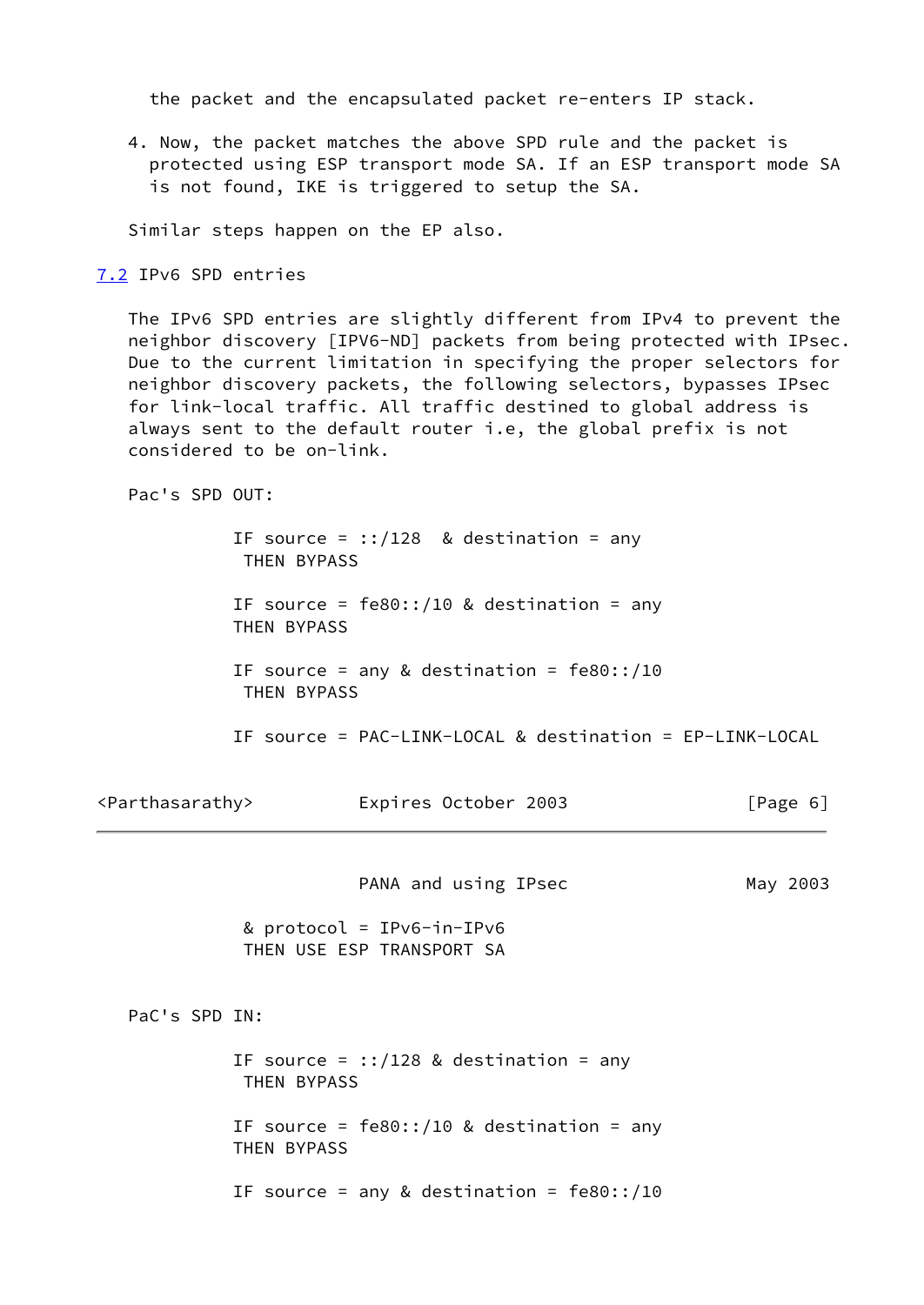THEN BYPASS IF source = EP-LINK-LOCAL & destination = PAC-LINK-LOCAL & protocol = IPv6-in-IPv6 THEN USE ESP TRANSPORT SA EP's SPD OUT: IF source =  $::/128$  & destination = any THEN BYPASS IF source =  $fe80::/10$  & destination = any THEN BYPASS IF source = any & destination =  $fe80::/10$  THEN BYPASS IF source = EP-LINK-LOCAL & destination = PAC-LINK-LOCAL & protocol = IPv6-in-IPv6 THEN USE ESP TRANSPORT SA EP's SPD IN: IF source =  $::/128$  & destination = any THEN BYPASS IF source =  $fe80::/10$  & destination = any THEN BYPASS IF source = any & destination =  $fe80::/10$  THEN BYPASS IF source = PAC-LINK-LOCAL & destination = EP-LINK-LOCAL & protocol = IPv6-in-IPv6 THEN USE ESP TRANSPORT SA

| <parthasarathy></parthasarathy> | Expires October 2003 | [Page 7] |
|---------------------------------|----------------------|----------|
|---------------------------------|----------------------|----------|

PANA and using IPsec May 2003

PaC configures an IPv6-in-IPv6 tunnel [IPV6-TUN] interface and configures a default route entry pointing at the tunnel interface. We denote this by PAC-EP-TUN6 interface in the following discussion. The tunnel interface adds the encapsulating header <SRC=PAC-LINK-LOCAL, DST=EP-LINK-LOCAL>. Following the conceptual model in section 5.1 of [IPV6-ND], PaC would maintain the following.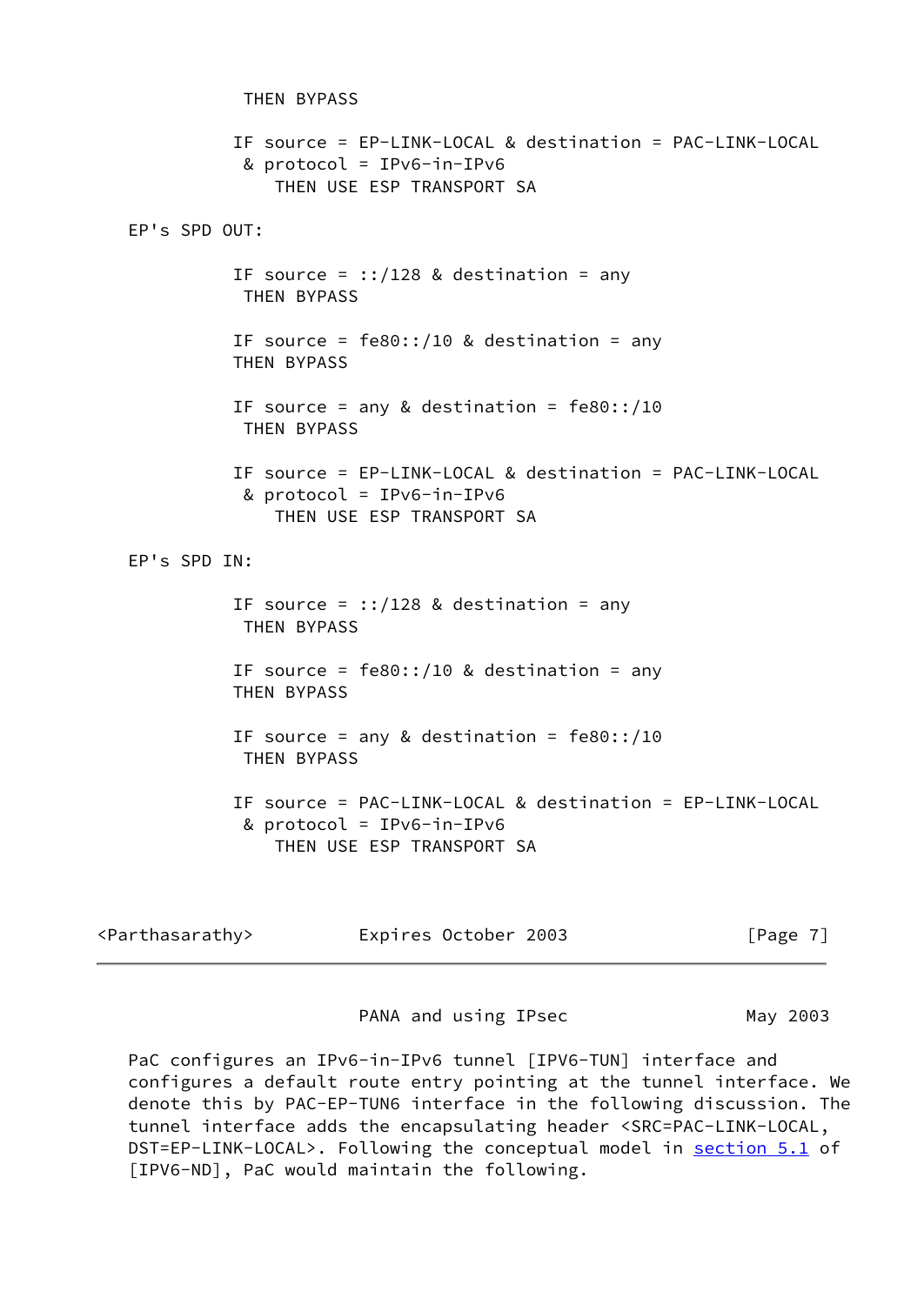- 1) Neighbor Cache : This contains the entry for EP and entries for link-local addresses of other PaC's on the link.
- 2) Destination Cache : This contains the entry for EP and entries for link-local addresses of other PaC's on the link.
- 3) Prefix List : This list contains the link-local prefix alone.
- 4) Default Router List : This list contains the EP alone.

 Similarly, EP configures IPv6-in-IPv6 tunnel interface for each PaC and there is one route for each PaC pointing at the right tunnel interface. The tunnel interface in EP adds the encapsulating header <SRC=EP-LINK-LOCAL, DST=PAC-LINK-LOCAL>. All packets that are not destined to a link-local address are sent to the default router (EP). This can be achieved by turning off the "L" bit in the router advertisement. Following steps describe the packet processing in detail.

 It is assumed that PaC has two interfaces. First one represents the actual physical attachment to the network e.g., Ethernet interface and the second one is the tunnel interface PAC-EP-TUN6 interface. Following steps describe the packet processing in detail on a PaC.

- 1. An IPv6 packet is sent to destination "DEST6".
- 2. If the packet has a source address of all zeroes e.g. duplicate address detection, then IPsec is bypassed irrespective of the destination address. These packets are sent out directly on the physical interface.
- 3. If source or DEST6 is link-local unicast or multicast, then IPsec is bypassed. Route lookup will return a route pointing at the physical interface through which the packets will be sent out.
- 4. At this step, none of the SPD rules match the packet. Note that even if "DEST" is "EP-ADDR", the protocol normally does not match unless the application is using raw sockets.
- 5. IP stack looks up the route. The default route matches and the route points at the PAC-EP-TUN6 interface. The tunnel encapsulates the packet and the encapsulated packet re-enters IP stack.

<span id="page-8-0"></span>

| <parthasarathy></parthasarathy> | Expires October 2003 | [Page 8] |
|---------------------------------|----------------------|----------|
|---------------------------------|----------------------|----------|

PANA and using IPsec May 2003

6. Now, the packet matches the SPD rule <SRC=PAC-LINK-LOCAL, DST=EP-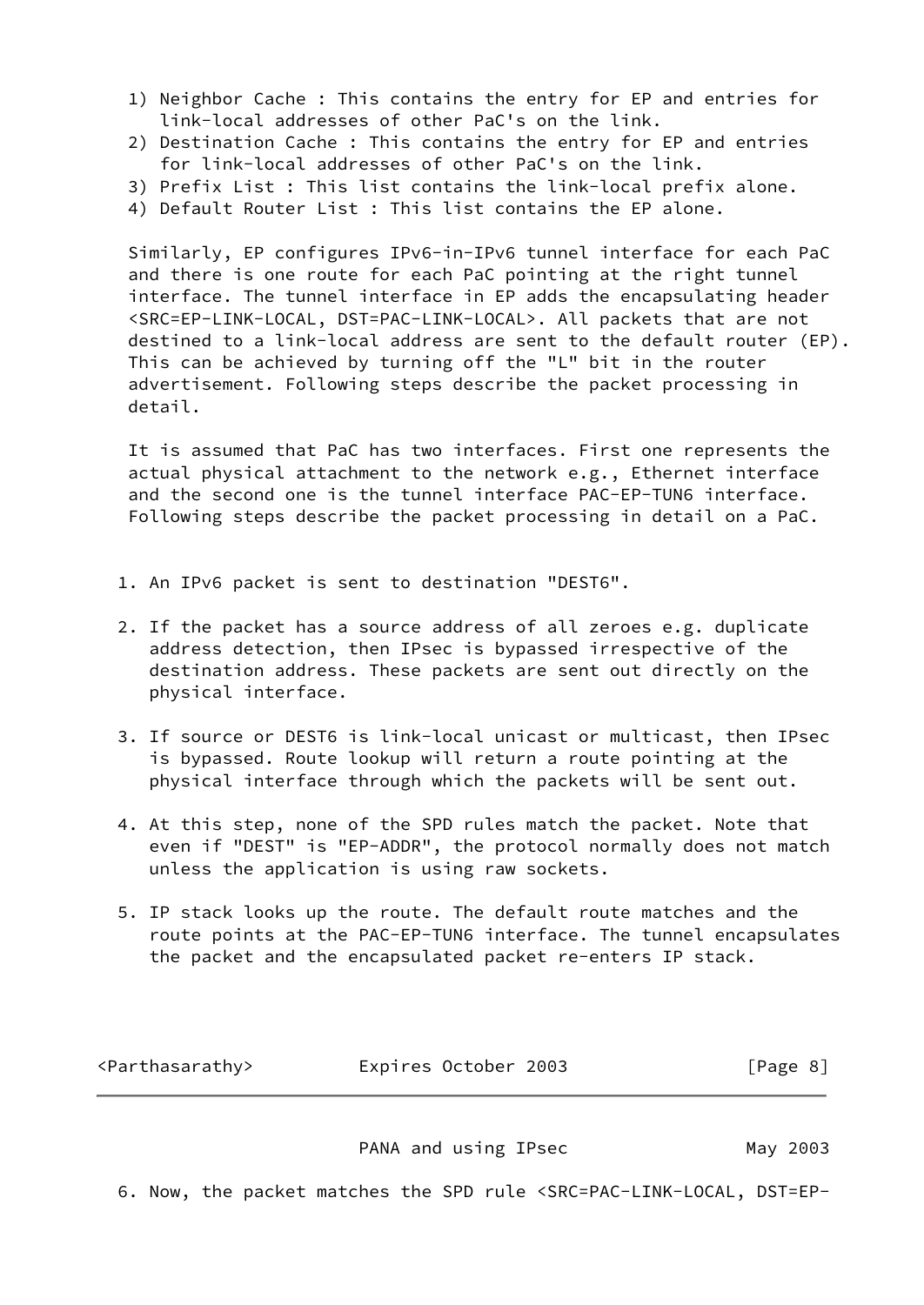LINK-LOCAL, protocol = IPv6-in-IPv6> and the packet is protected using ESP transport mode SA. If an ESP transport mode SA is not found, IKE is triggered to setup the SA.

Similar steps happen on the EP also.

### <span id="page-9-0"></span>[8.0](#page-9-0) Double IPsec

 If the PaC uses IPsec for secure remote access, there will be separate SPD entries protecting the traffic to/from remote network. In this case, IPsec needs to be applied twice, once for protecting the remote access and once for protecting the local access. Following are the differences when IPsec is used for remote access.

1) PaC's SPD OUT entry will have the following additional rules.

 IF source = REMOTE-PAC-ADDR and DST = REMOTE-NET THEN USE ESP TUNNEL SA endpoints: REMOTE-PAC-ADDR <sup>88</sup> REMOTE-GW

 where <REMOTE-PAC-ADDR> is the address in remote network. <REMOTE-NET> is the subnet representing the remote network. <REMOTE-GW> is the external address of the remote security gateway.

 There is a corresponding entry in the security gateway of the remote network, which is not shown here.

 2) There is a route for reaching REMOTE-NET through the PAC-EP TUN/PAC-EP-TUN6 interface (see [section 7.0](#page-4-0)).

 Following steps describe the SA establishment and packet processing in detail.

- 1) PaC completes the PANA authentication exchange successfully and creates the PANA SA.
- 2) PaC initiates the IKE exchange with the EP and establishes a ESP transport mode IPSec SA.
- 3) PaC sends packet to destination DEST. If DEST is part of remote network, the SPD rule <SRC=REMOTE-PAC-ADDR,DST=REMOTE-NET> will match which in turn triggers the SA establishment process.
- 4) If SA does not exist, it will trigger the IKE packet to be sent to the REMOTE-GW. If SA exists go to step (9)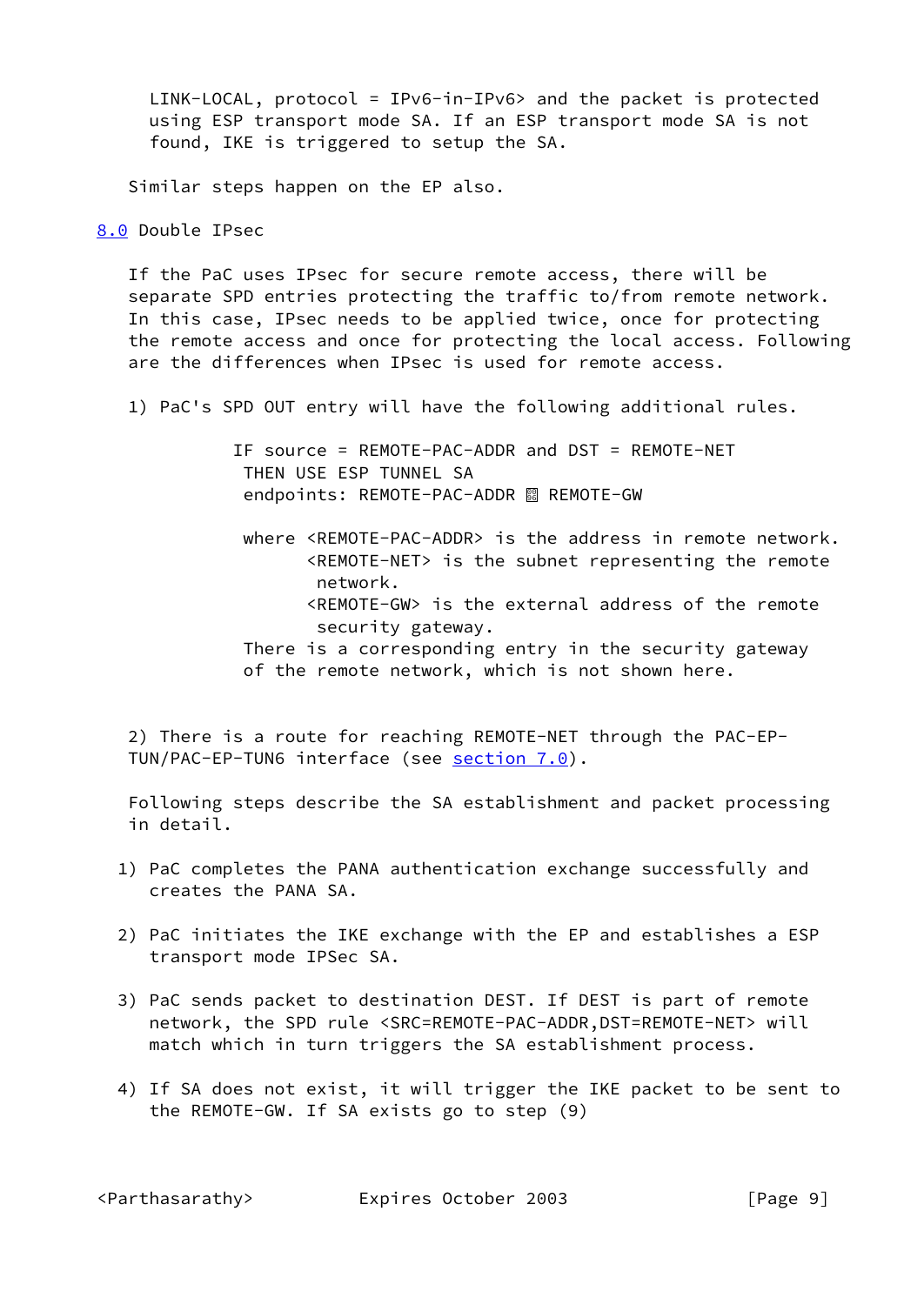### PANA and using IPsec May 2003

- <span id="page-10-1"></span> 5) IKE packets enter IP and IPsec is bypassed using socket options or explicit bypass rules. The route entry for <REMOTE-NET> matches and hence gets encapsulated through the tunnel. The tunnel adds an extra IP header.
- 6) The tunneled packet gets protected using the IPsec SA created in step (2). Note that it is possible that the transport mode SA does not exist at this stage. In that case, IKE will be triggered and the packet will be sent to the EP address. This packet will not get encapsulated and will bypass IPsec and establish the IPsec SA with EP.
- 7) EP on receiving the packet from PaC, will decapsulate the packet and match with the selectors. As it will match successfully, the packet will be forwarded to the remote network.
- 8) Step (4) to step (6) will happen till the IPsec SA for the remote network is established.
- 9) Any packet to the remote network will follow the same path as the IKE packet described above. The packet will be protected using ESP tunnel mode SA and then a transport mode SA.
- In IPv4, the packet sent by PaC on the wire has the following format.

 IP [source = PAC-ADDR, destination = EP-ADDR] ESP [Transport mode SA to EP] IP [source = PAC-ADDR, destination = EP-ADDR] ESP [Tunnel mode SA to REMOTE-NET] IP [source = REMOTE-PAC-ADDR, destination = REMOTE-NET] TCP/UDP

 In IPv6, the final packet will be similar except the final IP header on the packet will use link-local address.

### <span id="page-10-0"></span>[9.0](#page-10-0) Security Considerations

 This document discusses the use of IPsec in the context of PANA to prevent service theft in the access network. As IPsec cannot specify traffic selectors based on ICMP code types, the selectors defined in this document will bypass IPsec for all link-local traffic. This may be a problem in some cases. EP should be configured with an SPD rule to bypass IPsec for IKE traffic destined from PAC-ADDR to EP-ADDR and PAC-LINK-LOCAL to EP-LINK-LOCAL. It may give rise to some vulnerabilities as any node can send traffic to port 500 (which need not be IKE traffic) and EP will not enforce IPsec for such packets.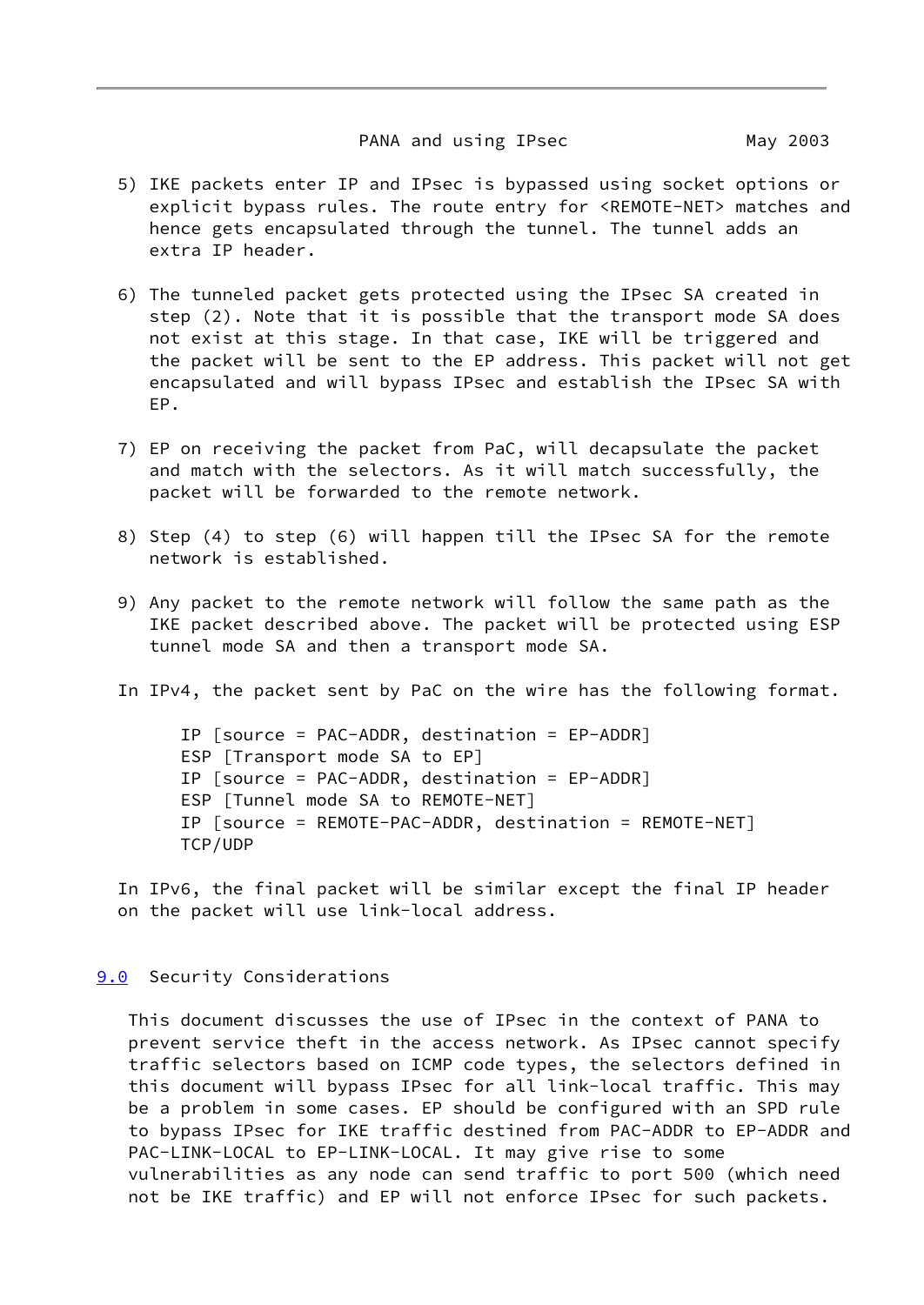Note that there are no rules to bypass IPsec policy for IKE packets

<span id="page-11-1"></span><Parthasarathy> Expires October 2003 [Page 10]

PANA and using IPsec May 2003

 destined to remote network on EP, as they are protected by the SA between PaC and EP.

<span id="page-11-0"></span>[10.0](#page-11-0) Normative References

- 1. Bradner, S., "The Internet Standards Process -- Revision 3", [BCP](https://datatracker.ietf.org/doc/pdf/bcp9) [9,](https://datatracker.ietf.org/doc/pdf/bcp9) [RFC 2026](https://datatracker.ietf.org/doc/pdf/rfc2026), October 1996.
- 2. [PANAREQ] A. Yegin et al., "Protocol for Carrying Authentication for Network Access (PANA) Requirements and Terminology", [draft](https://datatracker.ietf.org/doc/pdf/draft-ietf-pana-requirements-04.txt) [ietf-pana-requirements-04.txt](https://datatracker.ietf.org/doc/pdf/draft-ietf-pana-requirements-04.txt)
- 3. [PANA-PROT] D.Fosberg et al., "Protocol for Carrying Authentication for Network Access", [draft-ietf-pana-00.txt](https://datatracker.ietf.org/doc/pdf/draft-ietf-pana-00.txt)
- 4. [PANA-THREATS] M.Parthasarathy, "PANA Threat analysis and security requirements", [draft-ietf-pana-threats-eval-03.txt](https://datatracker.ietf.org/doc/pdf/draft-ietf-pana-threats-eval-03.txt)
- 5. [KEYWORDS] S. Bradner, "Key words for use in RFCS to indicate requirement levels", [RFC 2119](https://datatracker.ietf.org/doc/pdf/rfc2119), March 1997
- 6. [IPSEC] S. Kent et al., "Security Architecture for the Internet Protocol", [RFC 2401](https://datatracker.ietf.org/doc/pdf/rfc2401), November 1998
- 7. [IKE] D. Harkins et al., "Internet Key Exchange", [RFC 2409](https://datatracker.ietf.org/doc/pdf/rfc2409), November 1998
- 8. [IPV6-ND] T. Narten et al., "Neighbor Discovery for IP version 6 (IPv6) ", [RFC 2461](https://datatracker.ietf.org/doc/pdf/rfc2461), December 1998.
- 8. [IP-TUN] C. Perkins, "IP Encapsulation within IP", [RFC 2003](https://datatracker.ietf.org/doc/pdf/rfc2003), October 1996
- 9. [IPV6-TUN] A. Conta, "Generic Packet Tunneling in IPv6 specification", [RFC 2473,](https://datatracker.ietf.org/doc/pdf/rfc2473) December 1998.

<span id="page-11-2"></span>[12.0](#page-11-2) Acknowledgments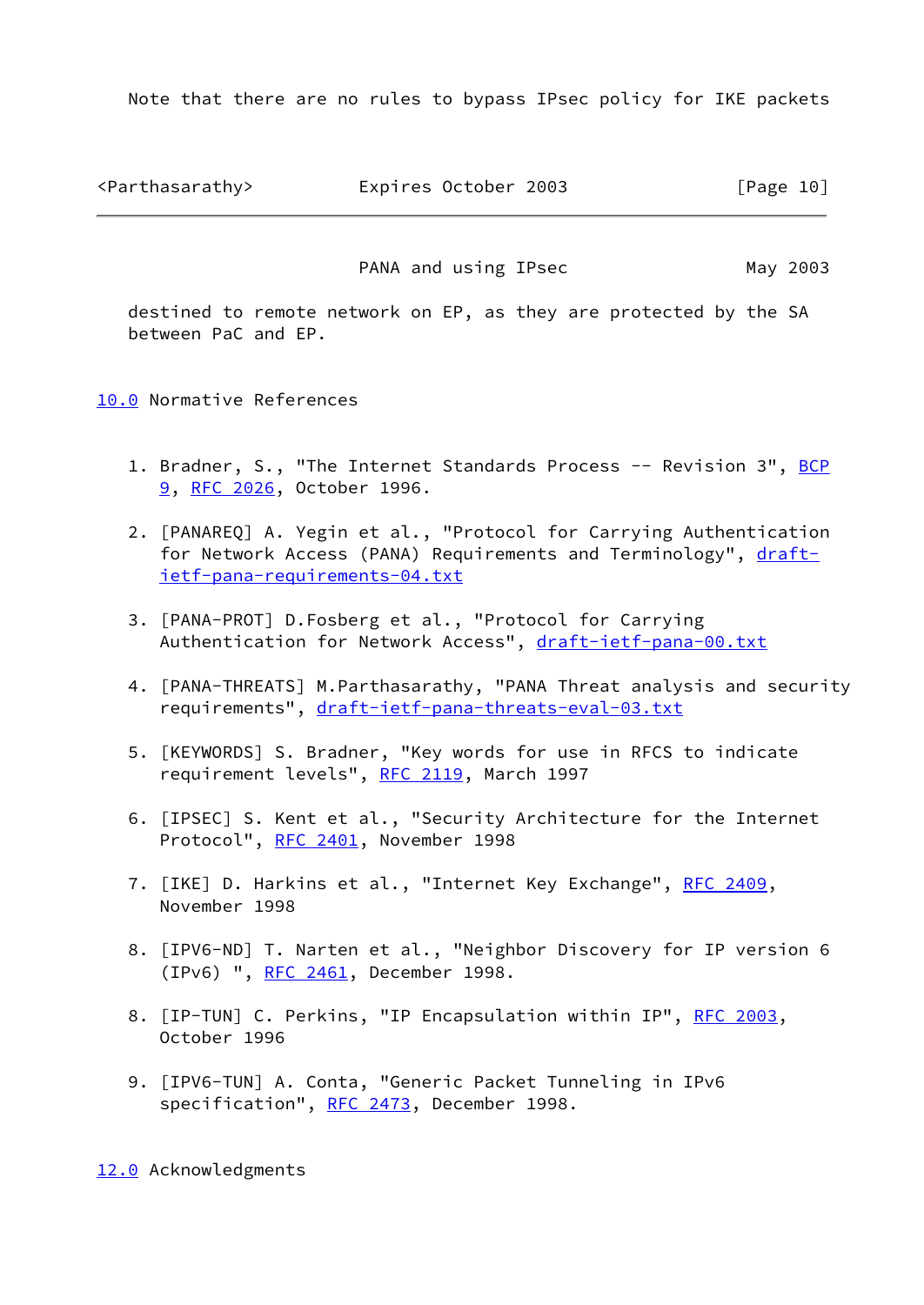Thanks to Francis Dupont for the interesting discussions and comments on this draft.

<span id="page-12-0"></span>[14.0](#page-12-0) Author's Addresses

 Mohan Parthasarathy Tahoe Networks 3052 Orchard Drive

<span id="page-12-2"></span>

| <parthasarathy></parthasarathy> | Expires October 2003 | [Page 11] |
|---------------------------------|----------------------|-----------|
|---------------------------------|----------------------|-----------|

PANA and using IPsec May 2003

San Jose, CA 95134

 Phone: 408-944-8220 Email: mohanp@tahoenetworks.com

<span id="page-12-1"></span>[15.0](#page-12-1) Full Copyright Statement

Copyright (C) The Internet Society (2003). All Rights Reserved.

 This document and translations of it may be copied and furnished to others, and derivative works that comment on or otherwise explain it or assist in its implementation may be prepared, copied, published and distributed, in whole or in part, without restriction of any kind, provided that the above copyright notice and this paragraph are included on all such copies and derivative works. However, this document itself may not be modified in any way, such as by removing the copyright notice or references to the Internet Society or other Internet organizations, except as needed for the purpose of developing Internet standards in which case the procedures for copyrights defined in the Internet Standards process must be followed, or as required to translate it into languages other than English.

 The limited permissions granted above are perpetual and will not be revoked by the Internet Society or its successors or assigns.

 This document and the information contained herein is provided on an "AS IS" basis and THE INTERNET SOCIETY AND THE INTERNET ENGINEERING TASK FORCE DISCLAIMS ALL WARRANTIES, EXPRESS OR IMPLIED, INCLUDING BUT NOT LIMITED TO ANY WARRANTY THAT THE USE OF THE INFORMATION HEREIN WILL NOT INFRINGE ANY RIGHTS OR ANY IMPLIED WARRANTIES OF MERCHANTABILITY OR FITNESS FOR A PARTICULAR PURPOSE.

Acknowledgement